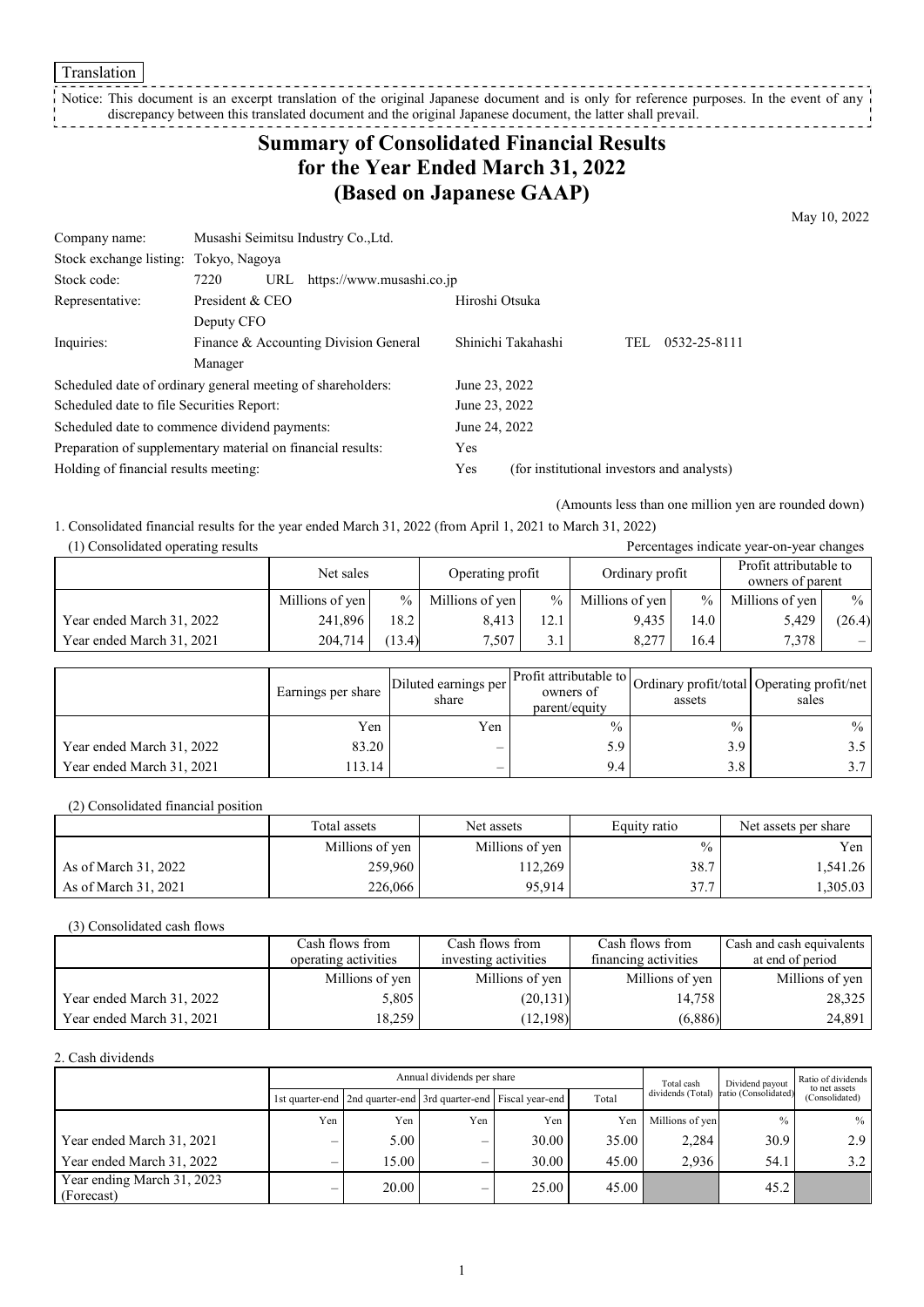3. Forecast of consolidated financial results for the year ending March 31, 2023 (from April 1, 2022 to March 31, 2023)

| Percentages indicate year-on-year changes |                 |                   |                     |      |                     |     |                                            |               |                    |  |  |
|-------------------------------------------|-----------------|-------------------|---------------------|------|---------------------|-----|--------------------------------------------|---------------|--------------------|--|--|
|                                           | Net sales       |                   | Operating profit    |      | Ordinary profit     |     | Profit attributable to<br>owners of parent |               | Earnings per share |  |  |
|                                           | Millions of yen |                   | $%$ Millions of yen |      | $%$ Millions of yen |     | % Millions of yen                          | $\frac{0}{0}$ | Yen                |  |  |
| Full year                                 | 275,000         | 13.7 <sub>1</sub> | 10.000              | 18.9 | 9.500               | 0.7 | 6.500                                      | 19.7          | 99.61              |  |  |

No

#### 4. Notes

(1) Changes in significant subsidiaries during the year ended March 31, 2022

(changes in specified subsidiaries resulting in the change in scope of consolidation):

(2) Changes in accounting policies, changes in accounting estimates, and restatement of prior period financial statements Changes in accounting policies due to revisions to accounting standards and other regulations: Yes Changes in accounting policies due to other reasons: No Changes in accounting estimates: No Restatement of prior period financial statements: No

#### (3) Number of issued shares (common shares)

Total number of issued shares at the end of the period (including treasury shares)

| As of March 31, 2022                               |  |  | 65,287,701 shares   As of March 31, 2021      |  | 65,258,601 shares |  |  |  |  |
|----------------------------------------------------|--|--|-----------------------------------------------|--|-------------------|--|--|--|--|
| Number of treasury shares at the end of the period |  |  |                                               |  |                   |  |  |  |  |
| As of March 31, 2022                               |  |  | 24,144 shares   As of March 31, 2021          |  | 17,558 shares     |  |  |  |  |
| Average number of shares during the period         |  |  |                                               |  |                   |  |  |  |  |
| Year ended March 31, 2022                          |  |  | 65,255,107 shares   Year ended March 31, 2021 |  | 65,216,776 shares |  |  |  |  |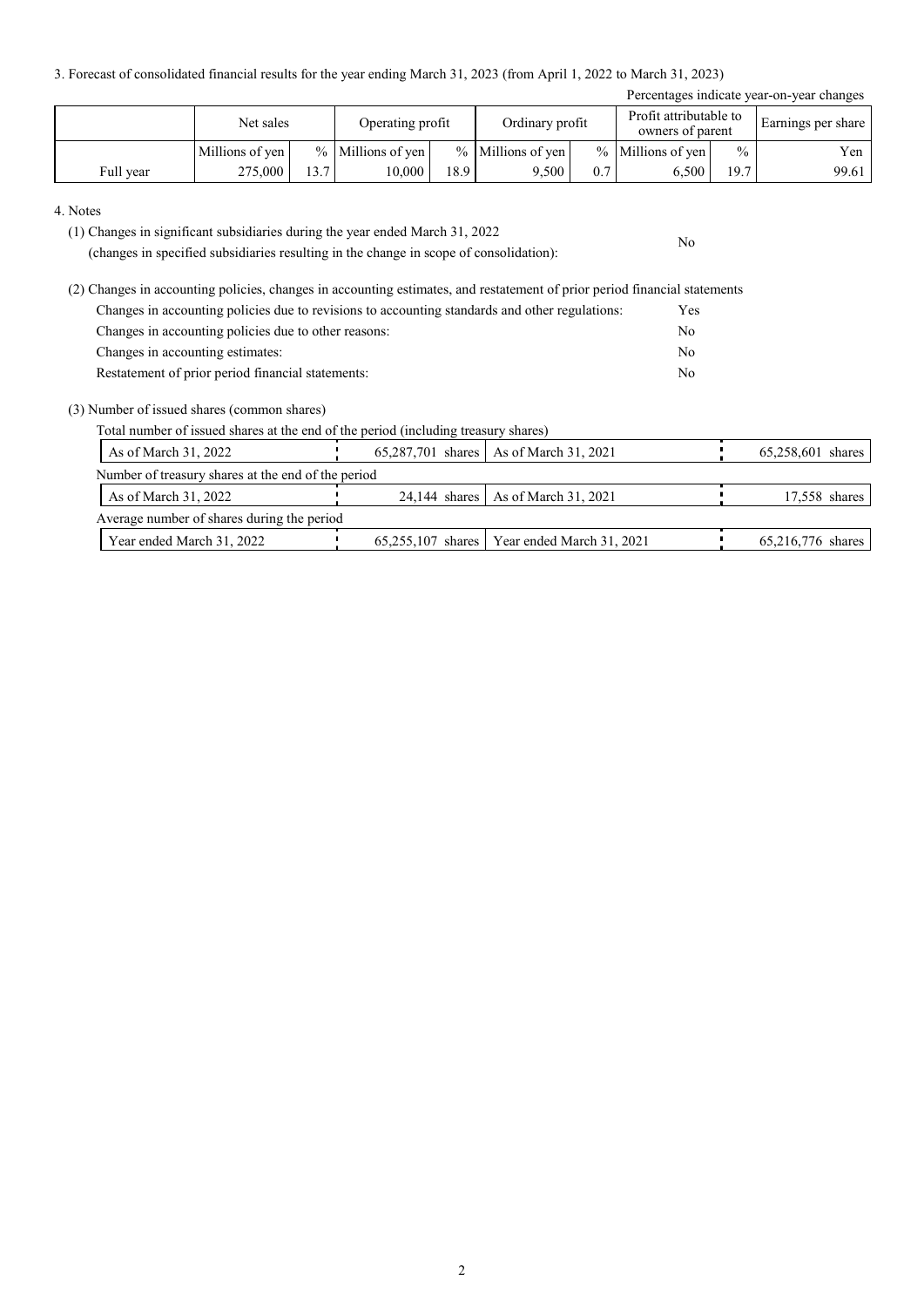# **Consolidated financial statements**

**Consolidated balance sheets**

|                                        |                      | (Millions of yen)    |
|----------------------------------------|----------------------|----------------------|
|                                        | As of March 31, 2021 | As of March 31, 2022 |
| Assets                                 |                      |                      |
| Current assets                         |                      |                      |
| Cash and deposits                      | 24,143               | 27,554               |
| Notes and accounts receivable - trade  | 33,776               | 39,188               |
| Merchandise and finished goods         | 8,309                | 11,159               |
| Work in process                        | 8,077                | 9,308                |
| Raw materials and supplies             | 21,417               | 26,477               |
| Other                                  | 6,430                | 8,574                |
| Allowance for doubtful accounts        | (102)                | (83)                 |
| Total current assets                   | 102,053              | 122,180              |
| Non-current assets                     |                      |                      |
| Property, plant and equipment          |                      |                      |
| Buildings and structures               | 47,213               | 51,636               |
| Accumulated depreciation               | (24, 197)            | (27, 388)            |
| Accumulated impairment                 | (293)                | (382)                |
| Buildings and structures, net          | 22,722               | 23,864               |
| Machinery, equipment and vehicles      | 223,359              | 251,601              |
| Accumulated depreciation               | (168, 586)           | (192, 256)           |
| Accumulated impairment                 | (527)                | (753)                |
| Machinery, equipment and vehicles, net | 54,245               | 58,590               |
| Tools, furniture and fixtures          | 13,057               | 14,566               |
| Accumulated depreciation               | (9,315)              | (10, 951)            |
| Accumulated impairment                 | (15)                 | (20)                 |
| Tools, furniture and fixtures, net     | 3,726                | 3,594                |
| Land                                   | 7,488                | 7,735                |
| Construction in progress               | 14,065               | 17,912               |
| Total property, plant and equipment    | 102,249              | 111,699              |
| Intangible assets                      |                      |                      |
| Goodwill                               | 694                  | 416                  |
| Customer relationship assets           | 2,807                | 2,543                |
| Software                               | 1,318                | 1,428                |
| Software in progress                   | 36                   | 7                    |
| Other                                  | 1,559                | 1,130                |
| Total intangible assets                | 6,416                | 5,525                |
| Investments and other assets           |                      |                      |
| Investment securities                  | 9,749                | 12,583               |
| Investments in capital                 | 777                  | 997                  |
| Long-term loans receivable             | 65                   | 224                  |
| Deferred tax assets                    | 2,243                | 2,782                |
| Other                                  | 2,556                | 4,023                |
| Allowance for doubtful accounts        | (43)                 | (56)                 |
| Total investments and other assets     | 15,348               | 20,556               |
| Total non-current assets               | 124,013              | 137,780              |
| Total assets                           | 226,066              | 259,960              |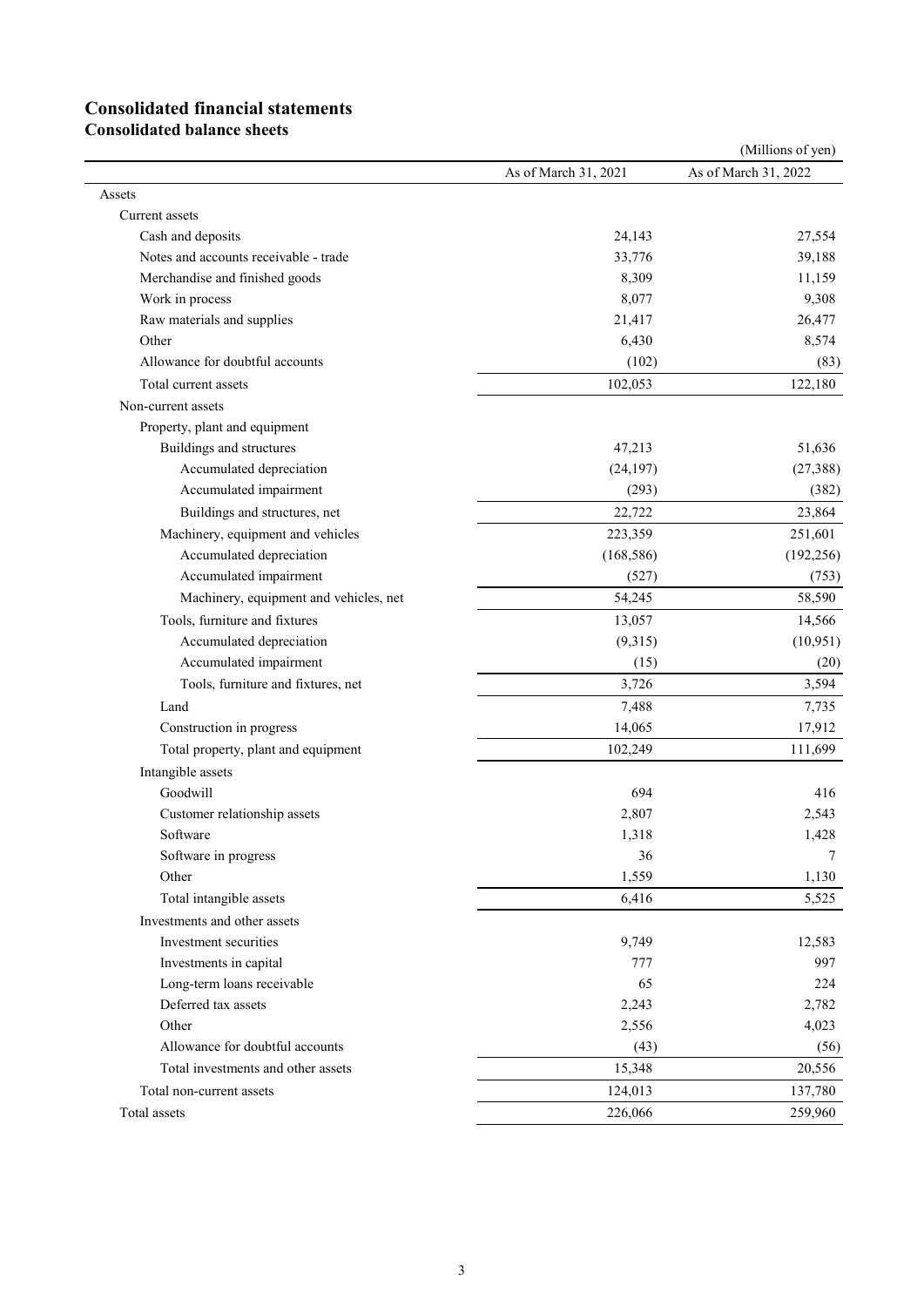|                                                          |                      | (Millions of yen)    |
|----------------------------------------------------------|----------------------|----------------------|
|                                                          | As of March 31, 2021 | As of March 31, 2022 |
| Liabilities                                              |                      |                      |
| Current liabilities                                      |                      |                      |
| Notes and accounts payable - trade                       | 17,843               | 18,508               |
| Short-term borrowings                                    | 38,932               | 42,380               |
| Current portion of long-term borrowings                  | 11,410               | 12,287               |
| Accounts payable - other                                 | 3,967                | 3,738                |
| Accrued expenses                                         | 7,614                | 6,257                |
| Income taxes payable                                     | 1,954                | 1,393                |
| Provision for bonuses                                    | 2,054                | 2,267                |
| Provision for bonuses for directors (and other officers) | 23                   | 20                   |
| Provision for product warranties                         | 235                  | 212                  |
| Other                                                    | 5,826                | 5,760                |
| Total current liabilities                                | 89.862               | 92,827               |
| Non-current liabilities                                  |                      |                      |
| Long-term borrowings                                     | 27,151               | 41,914               |
| Deferred tax liabilities                                 | 2,653                | 3,785                |
| Retirement benefit liability                             | 6,695                | 6,152                |
| Other                                                    | 3,788                | 3,010                |
| Total non-current liabilities                            | 40,289               | 54,863               |
| <b>Total liabilities</b>                                 | 130,152              | 147,690              |
| Net assets                                               |                      |                      |
| Shareholders' equity                                     |                      |                      |
| Share capital                                            | 5,394                | 5,427                |
| Capital surplus                                          | 3,093                | 3,126                |
| Retained earnings                                        | 85,992               | 87,724               |
| Treasury shares                                          | (8)                  | (8)                  |
| Total shareholders' equity                               | 94,472               | 96,270               |
| Accumulated other comprehensive income                   |                      |                      |
| Valuation difference on available-for-sale securities    | 2,605                | 3,878                |
| Foreign currency translation adjustment                  | (11,581)             | 215                  |
| Remeasurements of defined benefit plans                  | (354)                | 223                  |
| Total accumulated other comprehensive income             | (9, 330)             | 4,317                |
| Non-controlling interests                                | 10,773               | 11,681               |
| Total net assets                                         | 95,914               | 112,269              |
| Total liabilities and net assets                         | 226,066              | 259,960              |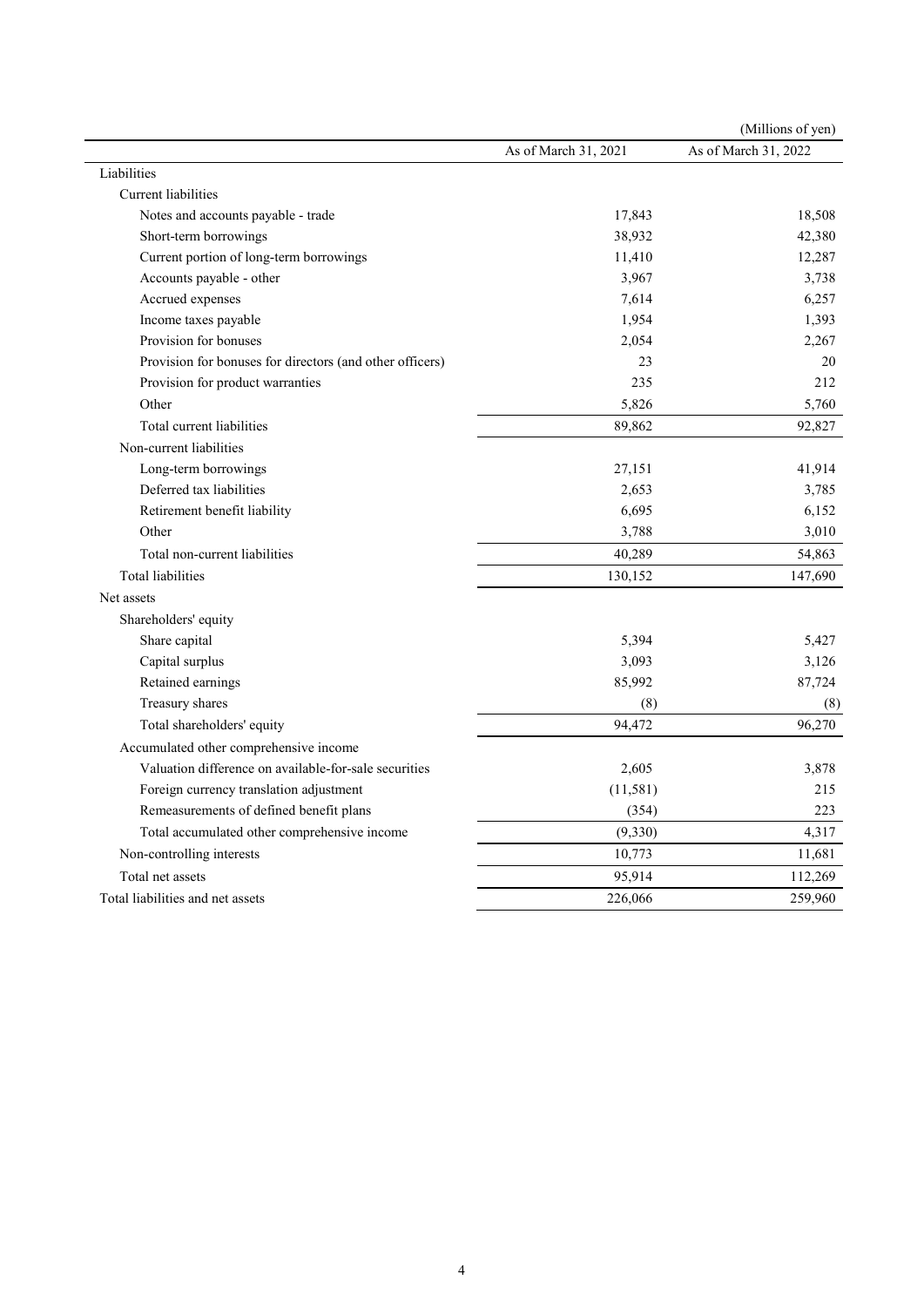### (Millions of yen) Fiscal year ended March 31, 2021 Fiscal year ended March 31, 2022 Net sales 201,714 241,896 Cost of sales 175,035 209,861 Gross profit 29,679 32,034 Selling, general and administrative expenses 22,171 23,621 23,621 Operating profit 8,413 Non-operating income Interest income 229 346 Dividend income 150 194 Foreign exchange gains 1,061 and the state of the state of the state of the state of the state of the state of the state of the state of the state of the state of the state of the state of the state of the state of the sta Subsidy income  $427$  67 Other 362 362 362 Total non-operating income 1,669 2,032 Non-operating expenses Interest expenses 648 648 Loss on valuation of investment securities 79 107 Share of loss of entities accounted for using equity method  $\overline{37}$ Other  $217$ Total non-operating expenses 899 1,010 Ordinary profit 9,435 Extraordinary income Gain on sale of non-current assets 130 47 Gain on bargain purchase 877 Gain on reversal of liabilities 557 Insurance claim income  $\overline{a}$  –  $\overline{a}$  –  $\overline{a}$  –  $\overline{a}$  –  $\overline{a}$  –  $\overline{a}$  –  $\overline{a}$  –  $\overline{a}$  –  $\overline{a}$  –  $\overline{a}$  –  $\overline{a}$  –  $\overline{a}$  –  $\overline{a}$  –  $\overline{a}$  –  $\overline{a}$  –  $\overline{a}$  –  $\overline{a}$  –  $\overline{a}$  – Total extraordinary income 1,610 47 Extraordinary losses Loss on sale of non-current assets 17 17 Loss on retirement of non-current assets 136 371 Loss on valuation of investment securities – 273 Impairment losses and the set of the set of the set of the set of the set of the set of the set of the set of the set of the set of the set of the set of the set of the set of the set of the set of the set of the set of th Total extraordinary losses 6 144 770 Profit before income taxes 8,712 Income taxes - current 3,098 3,910

### **Consolidated statements of income and consolidated statements of comprehensive income Consolidated statements of income**

Income taxes - deferred (665) (774) Total income taxes 2.433 3,136 Profit 5,576 5,576 Profit (loss) attributable to non-controlling interests (67) 147 Profit attributable to owners of parent 5,429 5,429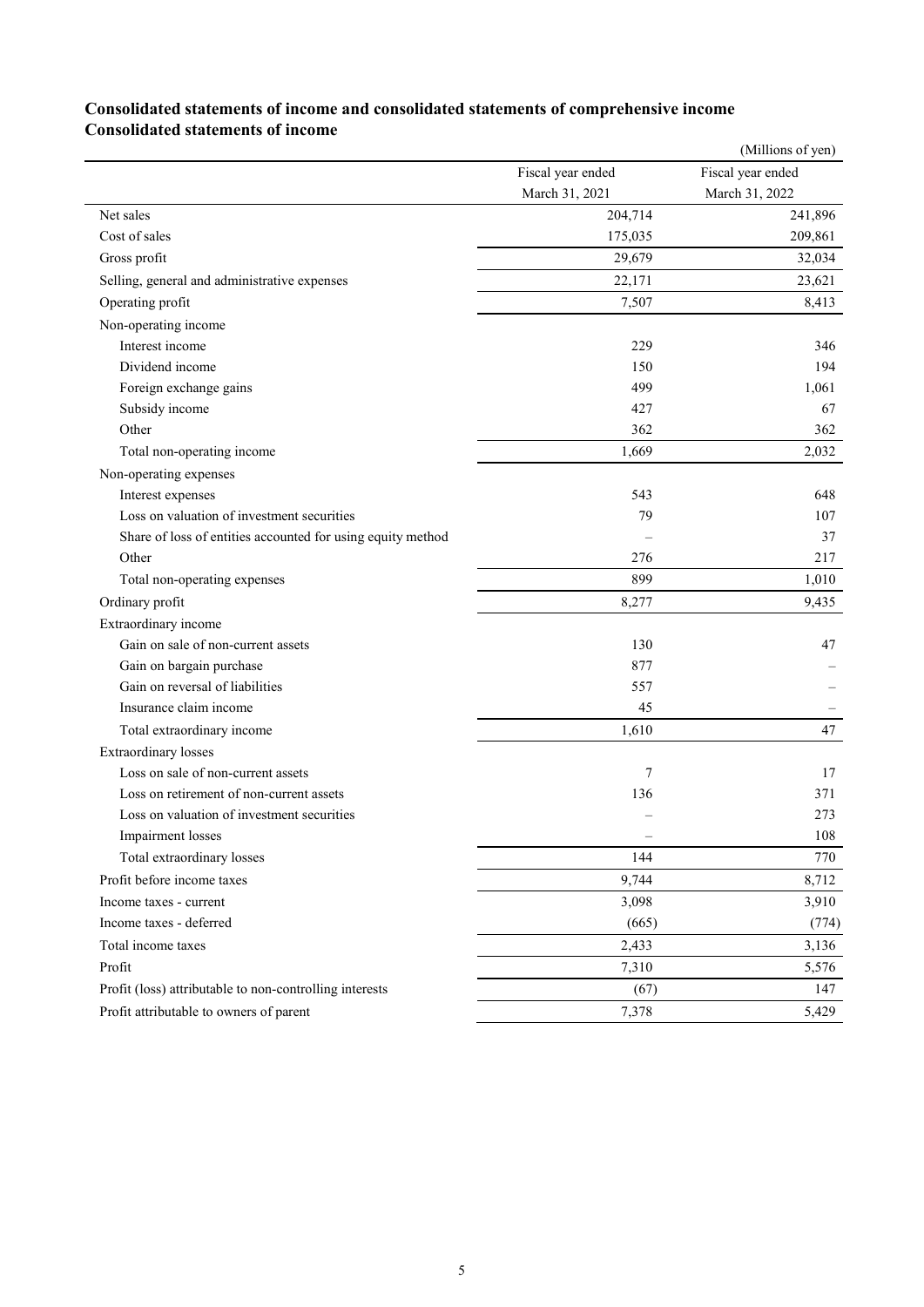## **Consolidated statements of comprehensive income**

|                                                                   |                   | (Millions of yen) |
|-------------------------------------------------------------------|-------------------|-------------------|
|                                                                   | Fiscal year ended | Fiscal year ended |
|                                                                   | March 31, 2021    | March 31, 2022    |
| Profit                                                            | 7,310             | 5,576             |
| Other comprehensive income                                        |                   |                   |
| Valuation difference on available-for-sale securities             | 1,167             | 1,272             |
| Foreign currency translation adjustment                           | 8,589             | 12,781            |
| Remeasurements of defined benefit plans, net of tax               | (480)             | 610               |
| Total other comprehensive income                                  | 9,276             | 14,665            |
| Comprehensive income                                              | 16,586            | 20,241            |
| Comprehensive income attributable to                              |                   |                   |
| Comprehensive income attributable to owners of parent             | 15,929            | 19,078            |
| Comprehensive income attributable to non-controlling<br>interests | 657               | 1,163             |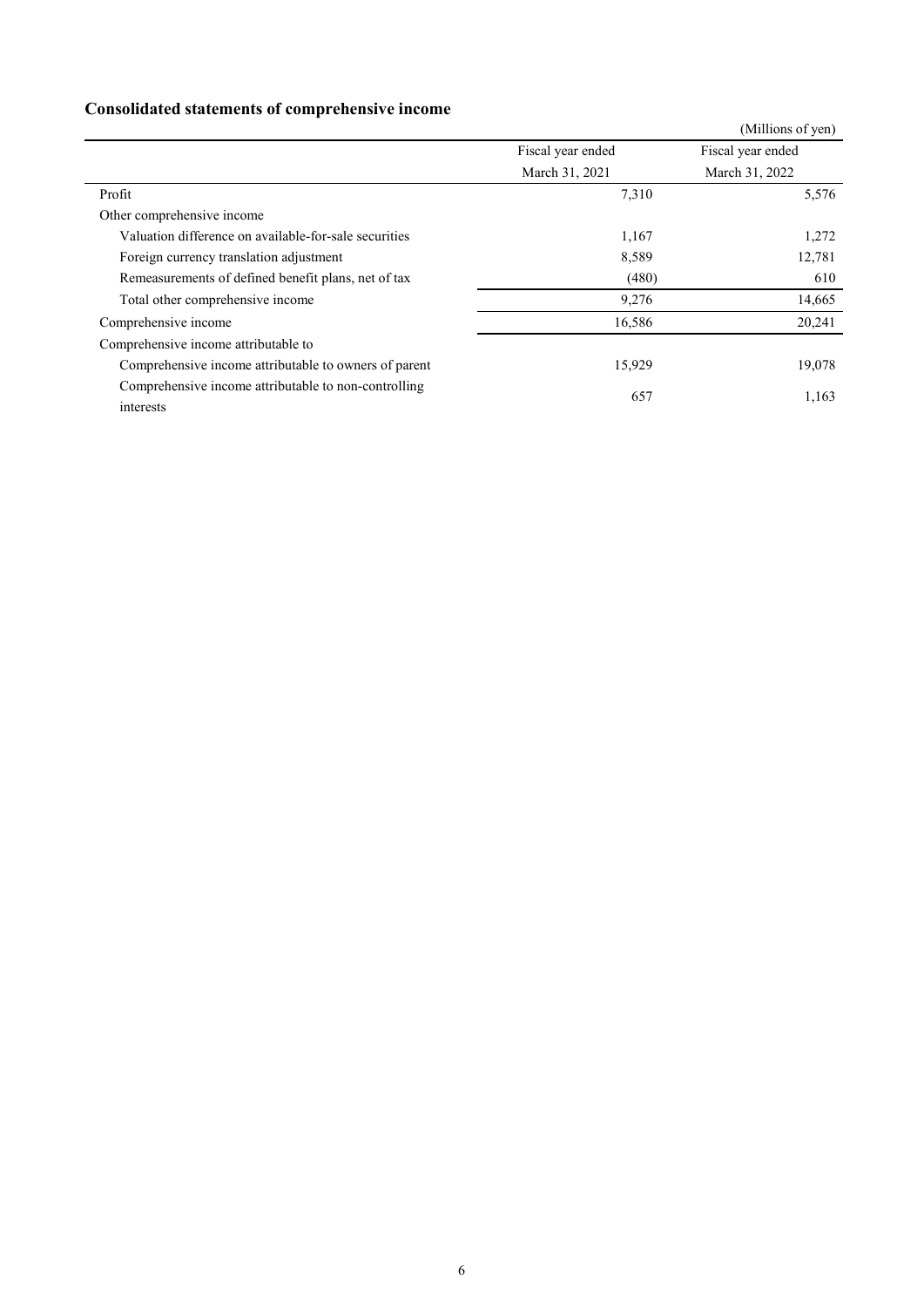### **Consolidated statements of changes in equity**

Fiscal year ended March 31, 2021

(Millions of yen)

|                                                            | Shareholders' equity |                 |                   |                 |                               |  |  |  |
|------------------------------------------------------------|----------------------|-----------------|-------------------|-----------------|-------------------------------|--|--|--|
|                                                            | Share capital        | Capital surplus | Retained earnings | Treasury shares | Total shareholders'<br>equity |  |  |  |
| Balance at beginning of<br>period                          | 5,361                | 4,340           | 79,624            | (8)             | 89,317                        |  |  |  |
| Changes during period                                      |                      |                 |                   |                 |                               |  |  |  |
| Issuance of new shares                                     | 33                   | 33              |                   |                 | 66                            |  |  |  |
| Dividends of surplus                                       |                      |                 | (1,010)           |                 | (1,010)                       |  |  |  |
| Profit attributable to<br>owners of parent                 |                      |                 | 7,378             |                 | 7,378                         |  |  |  |
| Purchase of treasury<br>shares                             |                      |                 |                   | (0)             | (0)                           |  |  |  |
| Purchase of shares of<br>consolidated subsidiaries         |                      | (1,279)         |                   |                 | (1,279)                       |  |  |  |
| Net changes in items<br>other than shareholders'<br>equity |                      |                 |                   |                 |                               |  |  |  |
| Total changes during period                                | 33                   | (1,246)         | 6,367             | (0)             | 5,154                         |  |  |  |
| Balance at end of period                                   | 5,394                | 3,093           | 85,992            | (8)             | 94,472                        |  |  |  |

|                                                            | Accumulated other comprehensive income                          |                                                  |                                               |                                                          |                              |                  |
|------------------------------------------------------------|-----------------------------------------------------------------|--------------------------------------------------|-----------------------------------------------|----------------------------------------------------------|------------------------------|------------------|
|                                                            | Valuation<br>difference on<br>available-for-<br>sale securities | Foreign<br>currency<br>translation<br>adjustment | Remeasurements<br>of defined benefit<br>plans | Total<br>accumulated<br>other<br>comprehensive<br>income | Non-controlling<br>interests | Total net assets |
| Balance at beginning of<br>period                          | 1,437                                                           | (19,314)                                         | (6)                                           | (17, 882)                                                | 11,076                       | 82,511           |
| Changes during period                                      |                                                                 |                                                  |                                               |                                                          |                              |                  |
| Issuance of new shares                                     |                                                                 |                                                  |                                               |                                                          |                              | 66               |
| Dividends of surplus                                       |                                                                 |                                                  |                                               |                                                          |                              | (1,010)          |
| Profit attributable to<br>owners of parent                 |                                                                 |                                                  |                                               |                                                          |                              | 7,378            |
| Purchase of treasury<br>shares                             |                                                                 |                                                  |                                               |                                                          |                              | (0)              |
| Purchase of shares of<br>consolidated subsidiaries         |                                                                 |                                                  |                                               |                                                          |                              | (1,279)          |
| Net changes in items<br>other than shareholders'<br>equity | 1,167                                                           | 7,732                                            | (348)                                         | 8,551                                                    | (302)                        | 8,248            |
| Total changes during period                                | 1,167                                                           | 7,732                                            | (348)                                         | 8,551                                                    | (302)                        | 13,403           |
| Balance at end of period                                   | 2,605                                                           | (11,581)                                         | (354)                                         | (9,330)                                                  | 10,773                       | 95,914           |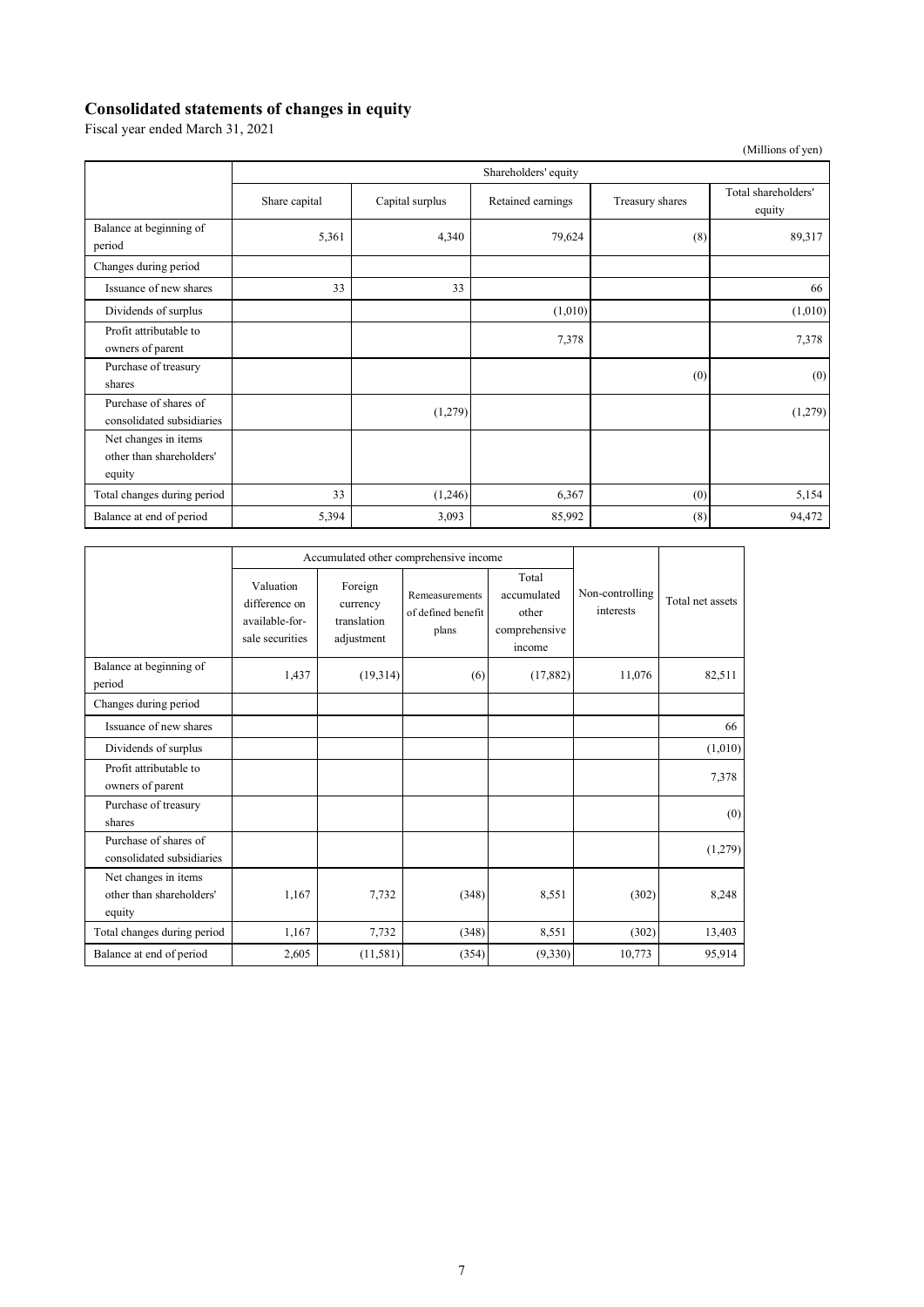#### Fiscal year ended March 31, 2022

(Millions of yen)

|                                                            | Shareholders' equity |                 |                   |                 |                               |
|------------------------------------------------------------|----------------------|-----------------|-------------------|-----------------|-------------------------------|
|                                                            | Share capital        | Capital surplus | Retained earnings | Treasury shares | Total shareholders'<br>equity |
| Balance at beginning of<br>period                          | 5,394                | 3,093           | 85,992            | (8)             | 94,472                        |
| Cumulative effects of<br>changes in accounting<br>policies |                      |                 | $\overline{c}$    |                 | $\overline{c}$                |
| Restated balance                                           | 5,394                | 3,093           | 85,995            | (8)             | 94,474                        |
| Changes during period                                      |                      |                 |                   |                 |                               |
| Issuance of new shares                                     | 32                   | 32              |                   |                 | 65                            |
| Dividends of surplus                                       |                      |                 | (2,936)           |                 | (2,936)                       |
| Profit attributable to<br>owners of parent                 |                      |                 | 5,429             |                 | 5,429                         |
| ab                                                         |                      |                 | (142)             |                 | (142)                         |
| Change in scope of<br>consolidation                        |                      |                 | (621)             |                 | (621)                         |
| Purchase of treasury<br>shares                             |                      |                 |                   | (0)             | (0)                           |
| Net changes in items<br>other than shareholders'<br>equity |                      |                 |                   |                 |                               |
| Total changes during period                                | 32                   | 32              | 1,729             | (0)             | 1,795                         |
| Balance at end of period                                   | 5,427                | 3,126           | 87,724            | (8)             | 96,270                        |

|                                                            | Accumulated other comprehensive income                          |                                                  |                                               |                                                          |                              |                  |
|------------------------------------------------------------|-----------------------------------------------------------------|--------------------------------------------------|-----------------------------------------------|----------------------------------------------------------|------------------------------|------------------|
|                                                            | Valuation<br>difference on<br>available-for-<br>sale securities | Foreign<br>currency<br>translation<br>adjustment | Remeasurements<br>of defined benefit<br>plans | Total<br>accumulated<br>other<br>comprehensive<br>income | Non-controlling<br>interests | Total net assets |
| Balance at beginning of<br>period                          | 2.605                                                           | (11,581)                                         | (354)                                         | (9,330)                                                  | 10,773                       | 95,914           |
| Cumulative effects of<br>changes in accounting<br>policies |                                                                 |                                                  |                                               |                                                          |                              | 2                |
| <b>Restated balance</b>                                    | 2,605                                                           | (11, 581)                                        | (354)                                         | (9,330)                                                  | 10,773                       | 95,917           |
| Changes during period                                      |                                                                 |                                                  |                                               |                                                          |                              |                  |
| Issuance of new shares                                     |                                                                 |                                                  |                                               |                                                          |                              | 65               |
| Dividends of surplus                                       |                                                                 |                                                  |                                               |                                                          |                              | (2,936)          |
| Profit attributable to<br>owners of parent                 |                                                                 |                                                  |                                               |                                                          |                              | 5,429            |
| ab                                                         |                                                                 |                                                  |                                               |                                                          |                              | (142)            |
| Change in scope of<br>consolidation                        |                                                                 |                                                  |                                               |                                                          |                              | (621)            |
| Purchase of treasury<br>shares                             |                                                                 |                                                  |                                               |                                                          |                              | (0)              |
| Net changes in items<br>other than shareholders'<br>equity | 1,272                                                           | 11,797                                           | 578                                           | 13,648                                                   | 908                          | 14,556           |
| Total changes during period                                | 1,272                                                           | 11,797                                           | 578                                           | 13,648                                                   | 908                          | 16,352           |
| Balance at end of period                                   | 3,878                                                           | 215                                              | 223                                           | 4,317                                                    | 11,681                       | 112,269          |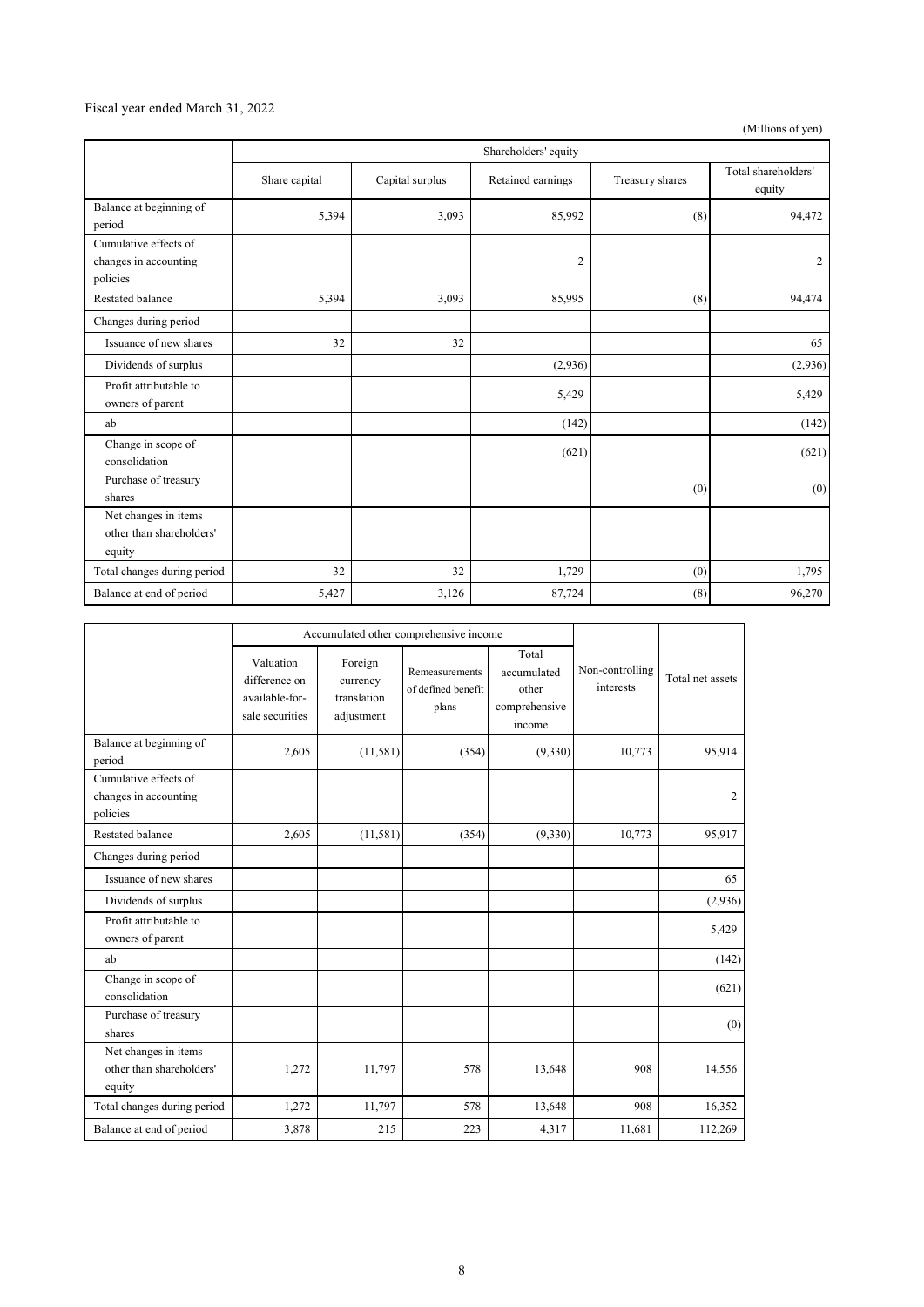### **Consolidated statements of cash flows**

|                                                                         |                   | (Millions of yen) |
|-------------------------------------------------------------------------|-------------------|-------------------|
|                                                                         | Fiscal year ended | Fiscal year ended |
|                                                                         | March 31, 2021    | March 31, 2022    |
| Cash flows from operating activities                                    |                   |                   |
| Profit before income taxes                                              | 9,744             | 8,712             |
| Depreciation                                                            | 15,941            | 16,686            |
| Impairment losses                                                       |                   | 108               |
| Amortization of goodwill                                                | 278               | 278               |
| aa                                                                      | (557)             |                   |
| Gain on bargain purchase                                                | (877)             |                   |
| Share of loss (profit) of entities accounted for using equity<br>method |                   | 37                |
| Increase (decrease) in allowance for doubtful accounts                  | 18                | (13)              |
| Increase (decrease) in provision for bonuses                            | (256)             | 122               |
| Increase (decrease) in provision for bonuses for directors (and         | (19)              | (3)               |
| other officers)                                                         |                   |                   |
| Increase DEcrease In Provision For Product Warranties                   | (942)             | (30)              |
| Increase (decrease) in retirement benefit liability                     | (827)             | 111               |
| Interest and dividend income                                            | (380)             | (541)             |
| Interest expenses                                                       | 543               | 648               |
| Foreign exchange losses (gains)                                         | (939)             | (2,697)           |
| Loss (gain) on sale and retirement of property, plant and               | 13                | 340               |
| equipment                                                               |                   |                   |
| Insurance claim income                                                  | (45)              |                   |
| Loss (gain) on valuation of investment securities                       | 79                | 381               |
| Decrease (increase) in trade receivables                                | (6,035)           | (2,294)           |
| Decrease (increase) in inventories                                      | (871)             | (5,849)           |
| Increase (decrease) in trade payables                                   | 857               | (1, 138)          |
| Other, net                                                              | 5,308             | (4,198)           |
| Subtotal                                                                | 21,034            | 10,658            |
| Interest and dividends received                                         | 385               | 535               |
| Interest paid                                                           | (535)             | (644)             |
| Income taxes paid                                                       | (2,669)           | (4, 742)          |
| Proceeds from insurance income                                          | 45                |                   |
| Net cash provided by (used in) operating activities                     | 18,259            | 5,805             |
| Cash flows from investing activities                                    |                   |                   |
| Purchase of property, plant and equipment                               | (12,524)          | (16, 811)         |
| Proceeds from sale of property, plant and equipment                     | 702               | 280               |
| Purchase of intangible assets                                           | (321)             | (982)             |
| Purchase of investment securities                                       | (639)             | (1,705)           |
| Loan advances                                                           | (724)             | (1,213)           |
| Proceeds from collection of loans receivable                            | 125               | 496               |
| Purchase of shares of subsidiaries                                      | (5)               |                   |
| Proceeds from purchase of shares of subsidiaries resulting in           | 1,176             |                   |
| change in scope of consolidation                                        |                   |                   |
| Other, net                                                              | 12                | (195)             |
| Net cash provided by (used in) investing activities                     | (12, 198)         | (20, 131)         |